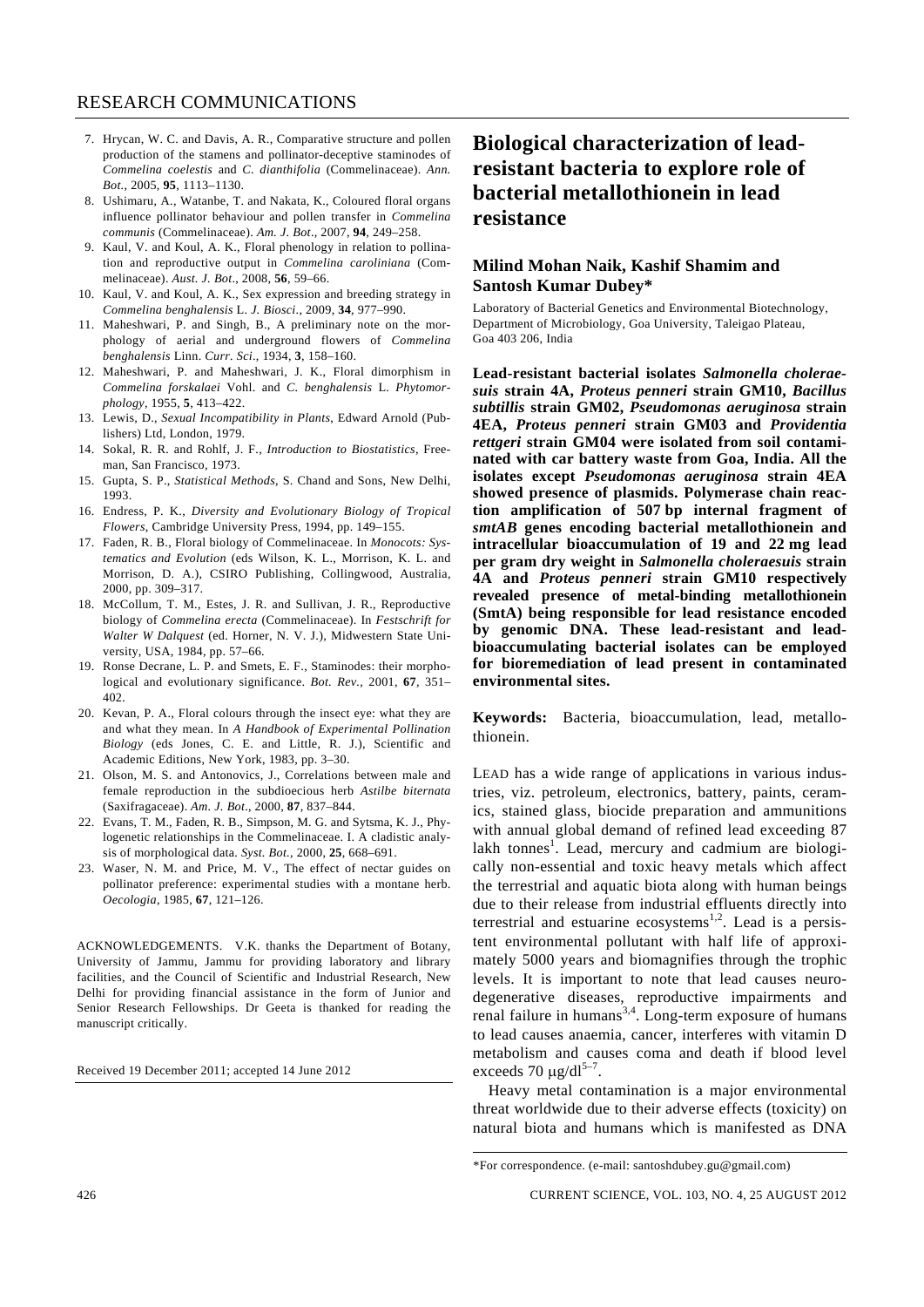damage, lipid peroxidation, binding to –SH groups of essential proteins and enzymes and generation of reactive oxygen species $8-10$ . Elevated levels of heavy metals, viz. Hg, Cd, Pb and Zn in the environment adversely affect the function and structure of microbial community $11$ . Interestingly, some natural microbes tolerate very high levels of heavy metals although they are toxic to non-target organisms present in the environment. It is important to note that several genetic mechanisms are known in bacteria which maintain intracellular homeostasis of essential metals and regulate resistance against toxic metals. Metal efflux, intracellular sequestration by metal binding metallothioneins, extracellular sequestration by exopolysaccharides, cell surface biosorption by negative groups, bioprecipitation and redox reactions are the resistance mechanisms which are present in microorganisms to counteract heavy metal stress $12-17$ . Metal-induced metallothioneins are small cystein-rich metal-binding proteins synthesized under heavy metal stress and are involved in intracellular metal sequestration and homeostasis in bacteri $a^{12,16}$ .

 The present communication reports on isolation, identification and characterization of lead-resistant bacteria from car battery waste with reference to growth in presence of lead, lead tolerance limit, molecular detection of metallothioneins and lead bioaccumulation.

 Lead-contaminated soil samples collected from a battery manufacturing company from Goa, India were plated on PYT80 agar plates containing 100 μM lead nitrate using dilution plating technique and incubated at room temperature<sup>18,19</sup>. Lead-resistant discrete colonies were further spot inoculated on PYT80 agar plates with different levels of lead nitrate and bacterial colonies which appeared at the highest lead level were selected for further biological characterization.

 Identification of highly lead-resistant bacterial strains from car battery waste was done by biochemical tests according to the *Bergey's Manual of Systematic Bacteriology* which was substantiated by fatty acid methyl ester (FAME) profile using Sherlock version  $6.0B^{20}$ .

 Lead resistance limit of bacterial strains was determined using tris-minimal medium (TMM) amended with different concentrations of lead nitrate with 0.4% glucose as carbon source. Bacterial cultures were grown at pH 7.2 and 30°C with constant shaking at 150 rpm and growth was monitored as absorbance at 600 nm after regular time interval using UV-Vis spectrophotometer (Shimadzu, UV-2450, Japan). Stock of 1 M lead nitrate (SRL, India) was prepared and filter-sterilized before use.

 Internal fragment *smtAB* genes was PCR-amplified using following primers: smt1 (5′ GAT CGA CGT TGC AGA GAC AG 3′) and smt2 (5′ GAT CGA GGG CGT TTT GAT AA 3′). Plasmid and genomic DNAs of leadresistant bacterial strains were used as template<sup>21</sup>. Genomic DNA of lead-sensitive *E. coli* HB101 was taken as negative control. Reaction mixture (50 μl) contained

CURRENT SCIENCE, VOL. 103, NO. 4, 25 AUGUST 2012 427

0.2 mmol each dNTPs (dATP, dCTP, dGTP and dTTP), 20 pmol each primer, 10 ng template DNA and 0.25 U *Taq* DNA polymerase. Plasmid DNA of bacterial strains was extracted using alkaline lysis method<sup>22</sup> whereas genomic DNA was isolated using DNA isolation kit (Bangalore Genei, India).

 Two bacterial isolates 4A and GM10 were grown separately in 0.2 and 0.4 mM lead nitrate respectively, and harvested using refrigerated centrifuge at 8000 rpm for 10 min. Cell pellet was washed with 20 mM ethylene dianine tetra acetic acid (EDTA) to remove lead bound to the cell surface. Cell pellets were dried at 100°C and 0.1 g of dried cell pellet was then digested with concentrated  $HNO<sub>3</sub>$  using microwave digestion system. Lead



**Figure 1.** Lead-resistance limit of *Salmonella choleraesuis* strain 4A, *Proteus penneri* strain GM-10, *Bacillus subtillis* strain GM02, *Proteus penneri* strain GM03, *Providentia rettgeri* strain GM04 and *Pseudomonas aeruginosa* strain 4EA.



**Figure 2.** Plasmid profile of lead-resistant bacteria. Lane 1, 1 kb DNA ladder (marker); Lane 2, *Salmonella choleraesuis* strain 4A; Lane 3, *Proteus penneri* strain GM-10; Lane 4, *Bacillus subtillis* strain GM02; Lane 5, *Pseudomonas aeruginosa* strain 4EA; Lane 6, *Proteus penneri* strain GM03 and Lanes 7, 8, *Providentia rettgeri* strain GM04.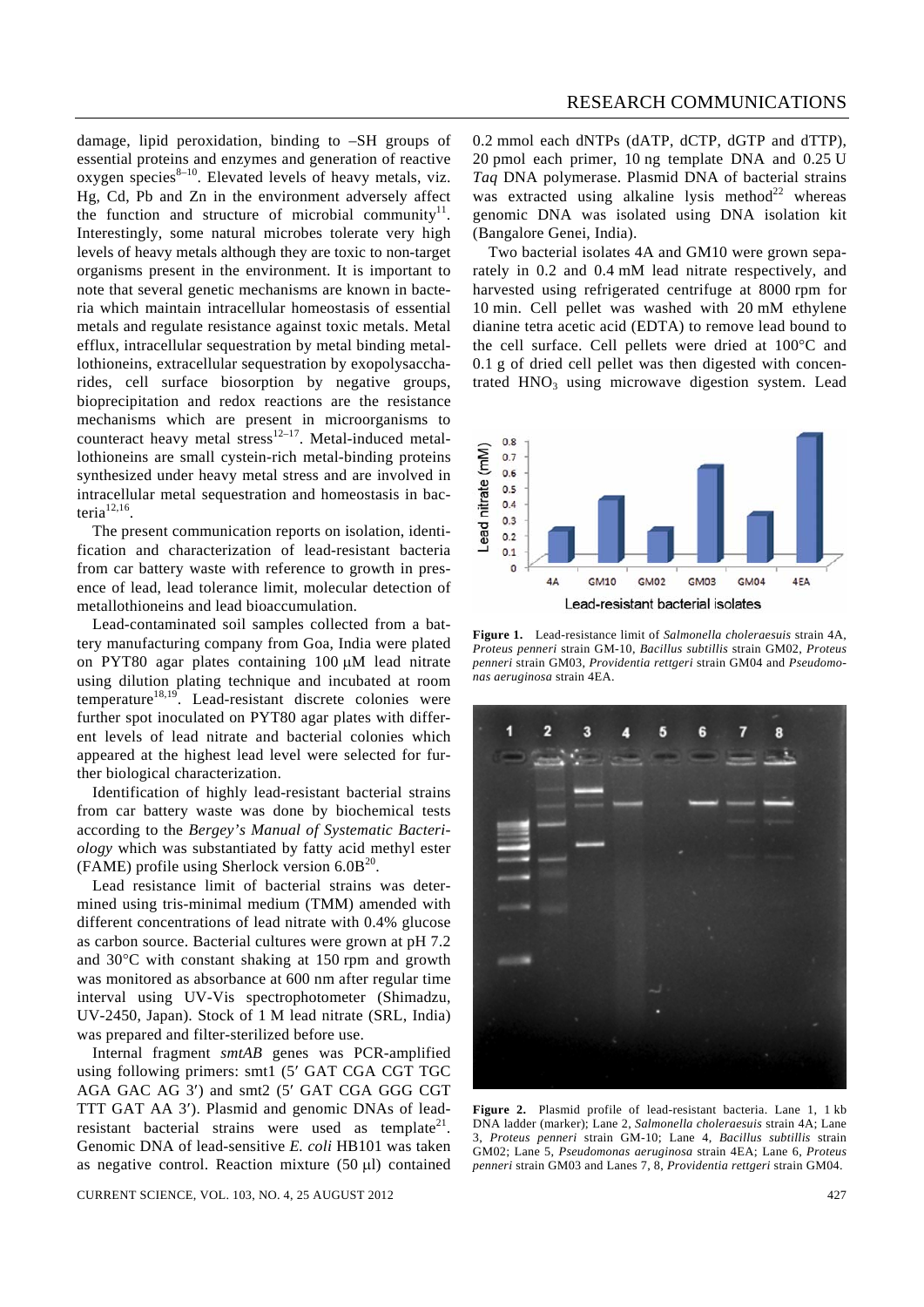## RESEARCH COMMUNICATIONS



**Figure 3.** PCR amplification of internal fragment of *smtAB* gene using genomic DNA as template. Lane 1, *Providentia rettgeri* GM04; Lane 2, *Proteus penneri* GM03; Lane 3, *Pseudomonas aeruginosa* 4EA; Lane 4, *Bacillus subtillis* GM02; Lane 5, *E. coli* HB101; Lane 6, *Proteus penneri* GM-10; Lane 7, *Salmonella choleraesuis* 4A; Lane 8, 100 bp DNA ladder.



**Figure 4.** Lead bioaccumulation by *Salmonella choleraesuis* strain 4A and *Proteus penneri* strain GM10.

content was analysed using atomic absorption spectroscopy (AAS, Varian AA240 FS, Australia)<sup>23</sup>.

 The lead-resistant bacterial isolates were identified as *Salmonella choleraesuis* strain 4A, *Proteus penneri* strain GM-10, *Bacillus subtillis* strain GM02, *Pseudomonas aeruginosa* strain 4EA, *Proteus penneri* strain GM03 and *Providentia rettgeri* strain GM04 based on biochemical characteristics and FAME profile.

 It is interesting to note that *Salmonella choleraesuis* strain 4A, *Proteus penneri* strain GM-10, *Bacillus subtillis* strain GM02, *Pseudomonas aeruginosa* strain 4EA, *P. penneri* strain GM03 and *Providentia rettgeri* strain GM04 could resist lead nitrate up to 0.2, 0.4, 0.2, 0.8, 0.6 and 0.3 mM respectively (Figure 1). Plasmid profile of these lead-resistant bacterial strains clearly demonstrated/ revealed presence of large plasmids and some of them possessed multiple plasmids (Figure 2). However, *Pseudomonas aeruginosa* strain 4EA was devoid of plasmids, indicating that lead resistance in this isolate may be governed by genes located on chromosomal genome.

 PCR amplification of 507 bp internal fragment of *smtAB* genes using genomic DNA of *Salmonella choleraesuis* strain 4A and *Proteus penneri* strain GM-10 as the template revealed involvement of metal-binding metallothionein (SmtA) in lead resistance (Figure 3). But, no amplicon of *smtAB* internal region was found using plasmid DNA as template. This evidently demonstrated that *smtA* gene encoding lead-binding metallothionein is located on chromosomal genome, although these strains possess plasmids. AAS spectroscopic analysis revealed significant intracellular bioaccumulation of lead 19 and 22 mg per gram dry weight in case of *Salmonella choleraesuis* strain 4A and *Proteus penneri* strain GM-10 respectively (Figure 4). Significant intracellular accumulation of lead is due to sequestration of lead by SmtA metallothionein. These results also go hand in hand with our earlier studies where we have demonstrated that *Pseudomonas aeruginosa* strain WI-1 resists 0.6 mM lead nitrate by metallothionein (BmtA)-mediated intracellular sequestration of 26.5 mg lead/g dry cell<sup>16</sup>.

 We have thus, demonstrated that the presence of *smtA* gene encoding bacterial metallothionein (SmtA) in *Salmonella choleraesuis* strain 4A and *Proteus penneri* strain GM10 is responsible for lead resistance, but there may be other lead resistance mechanisms in *Bacillus subtillis* strain GM02, *Pseudomonas aeruginosa* strain 4EA, *Proteus penneri* strain GM03 and *Providentia rettgeri* strain GM04, which could be plasmid or genomic DNAmediated. *Salmonella choleraesuis* strain 4A and *Proteus penneri* strain GM10 may be employed as potential strains for bioremediation and recovery of lead from terrestrial sites contaminated with lead since these bacteria have potential for significant intracellular bioaccumulation of lead with metal-binding metallothioneins.

 Bioremediation and recovery of heavy metals including lead from contaminated terrestrial sites and industrial effluents is a major challenge. Therefore, several approaches have been adopted for lead bioremediation. One of these approaches is based on microorganisms, as the technique is economically viable and ecofriendly. The two highly lead-resistant bacterial isolates bioaccumulating significant amount of lead may be employed for bioremediation of lead in contaminated environmental sites.

- 2. Jayaraju, N., Reddy, B. C. S. and Reddy, K. R., Anthropogenic impact on Andaman coast monitoring with benthic foraminifera, Andaman Sea, India. *Environ. Earth. Sci*., 2011, **62**, 821–829.
- 3. Fowler, B. A., Roles of lead binding proteins in mediating lead bioavailability. *Environ. Health Perspect*., 1998, **106**, 1585–1587.
- 4. Kamel, F. *et al.*, Amyotrophic lateral sclerosis, lead, and genetic susceptibility: Polymorphisms in the  $\delta$ -aminolevulinic acid dehydratase and vitamin D receptor genes. *Environ. Health Perspect*., 2003, **111**, 1335–1339.
- 5. Fonte, R., Agosti, A., Scafa, F. and Chandura, S. M., Anaemia and abdominal pain due to occupational lead poisoning. *Haematologica*, 2007, **92**, 13–14.
- 6. Lam, T. V., Agovino, P., Niu, X. and Roche, L., Linkage study of cancer risk among lead exposed workers in New Jersey. *Sci. Total Environ*., 2007, **372**, 455–462.

428 CURRENT SCIENCE, VOL. 103, NO. 4, 25 AUGUST 2012

<sup>1.</sup> Eisler, R., Lead hazards to fish, wildlife, and invertebrates: a synoptic review. *US Fish Wildl. Serv. Biol. Rep*., 1988, **85**, 1–14.